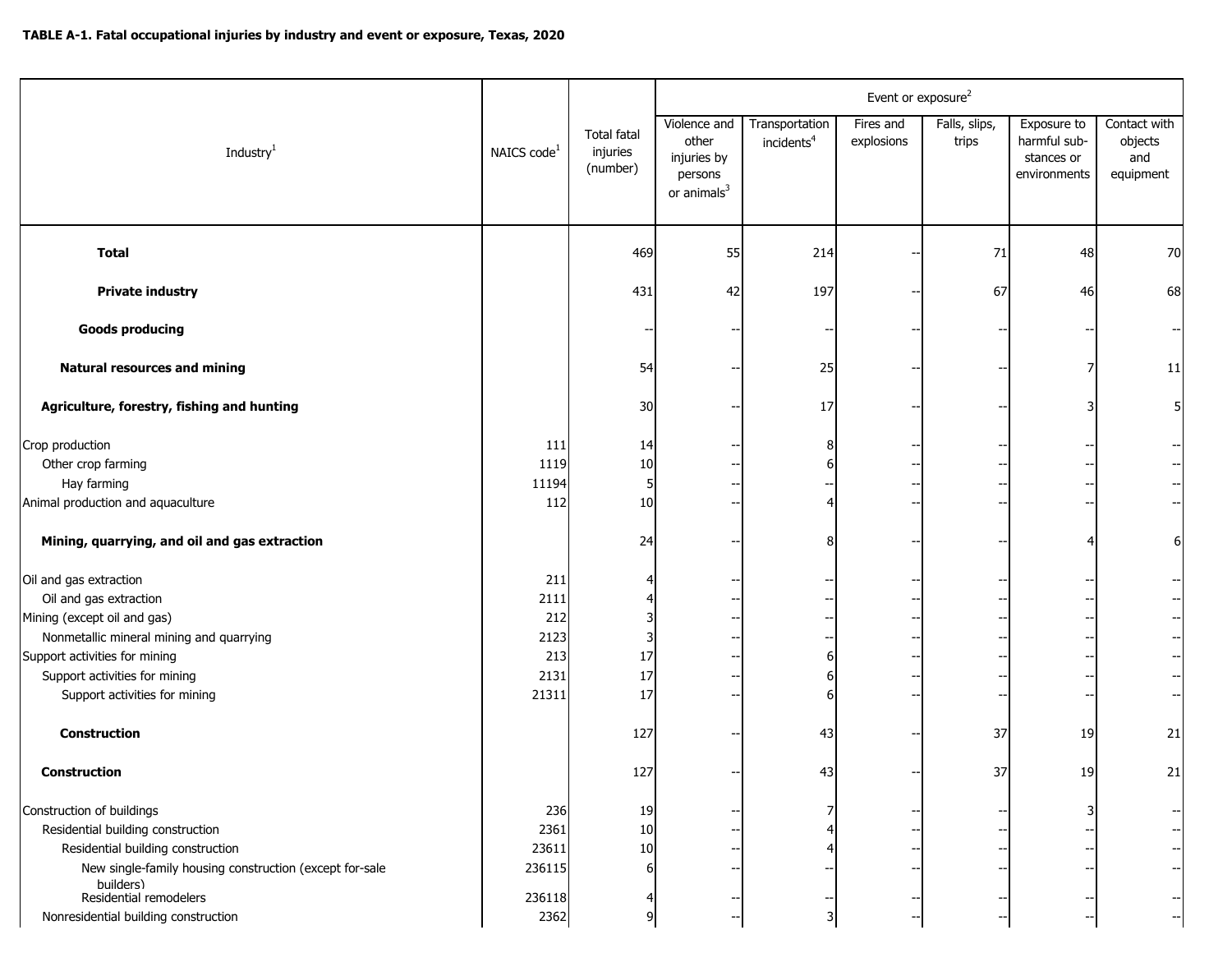| Heavy and civil engineering construction                         | 237    | 40 |    | 21 |    |    |    |
|------------------------------------------------------------------|--------|----|----|----|----|----|----|
| Utility system construction                                      | 2371   | 23 |    |    |    |    |    |
| Water and sewer line and related structures construction         | 23711  | 9  |    |    |    |    |    |
| Specialty trade contractors                                      | 238    | 68 |    | 15 | 28 | 12 |    |
| Foundation, structure, and building exterior contractors         | 2381   | 27 |    |    | 14 |    |    |
| Structural steel and precast concrete contractors                | 23812  |    |    |    |    |    |    |
| Masonry contractors                                              | 23814  |    |    |    |    |    |    |
| Nonresidential masonry contractors                               | 238142 |    |    |    |    |    |    |
| Roofing contractors                                              | 23816  | 14 |    |    |    |    |    |
| Building equipment contractors                                   | 2382   | 23 |    |    |    |    |    |
| Electrical contractors and other wiring installation contractors | 23821  | 12 |    |    |    |    |    |
| Residential electrical contractors and other wiring              | 238211 |    |    |    |    |    |    |
| installation contractors                                         |        |    |    |    |    |    |    |
| Nonresidential electrical contractors and other wiring           | 238212 |    |    |    |    |    |    |
| installation contractors                                         |        |    |    |    |    |    |    |
| Plumbing, heating, and air-conditioning contractors              | 23822  |    |    |    |    |    |    |
| Other building equipment contractors                             | 23829  |    |    |    |    |    |    |
| Building finishing contractors                                   | 2383   |    |    |    |    |    |    |
| Other specialty trade contractors                                | 2389   | 11 |    |    |    |    |    |
|                                                                  |        |    |    |    |    |    |    |
| <b>Manufacturing</b>                                             |        | 29 |    | 10 |    |    | 12 |
|                                                                  |        |    |    |    |    |    |    |
| <b>Manufacturing</b>                                             |        | 29 |    | 10 |    |    | 12 |
|                                                                  |        |    |    |    |    |    |    |
| Food manufacturing                                               | 311    |    |    |    |    |    |    |
| Nonmetallic mineral product manufacturing                        | 327    |    |    |    |    |    |    |
| Cement and concrete product manufacturing                        | 3273   |    |    |    |    |    |    |
| Fabricated metal product manufacturing                           | 332    |    |    |    |    |    |    |
| Architectural and structural metals manufacturing                | 3323   |    |    |    |    |    |    |
| Plate work and fabricated structural product manufacturing       | 33231  |    |    |    |    |    |    |
| Machinery manufacturing                                          | 333    |    |    |    |    |    |    |
|                                                                  |        |    |    |    |    |    |    |
| <b>Service providing</b>                                         |        |    |    |    |    |    |    |
|                                                                  |        |    |    |    |    |    |    |
| Trade, transportation, and utilities                             |        |    |    | 91 |    |    | 15 |
|                                                                  |        |    |    |    |    |    |    |
| <b>Wholesale trade</b>                                           |        | 14 |    |    |    |    |    |
|                                                                  |        |    |    |    |    |    |    |
| Merchant wholesalers, durable goods                              | 423    |    |    |    |    |    |    |
|                                                                  |        |    | -- |    |    |    |    |
|                                                                  |        |    |    |    |    |    |    |
| <b>Retail trade</b>                                              |        | 20 | 11 |    |    |    |    |
|                                                                  |        |    |    |    |    |    |    |
| Motor vehicle and parts dealers                                  | 441    |    |    |    |    |    |    |
| Automobile dealers                                               | 4411   |    |    |    |    |    |    |
| Gasoline stations                                                | 447    |    |    |    |    |    |    |
| Gasoline stations                                                | 4471   |    |    |    |    |    |    |
| Gasoline stations with convenience stores                        | 44711  |    |    |    |    |    |    |
|                                                                  |        |    |    |    |    |    |    |
|                                                                  |        |    |    |    |    |    |    |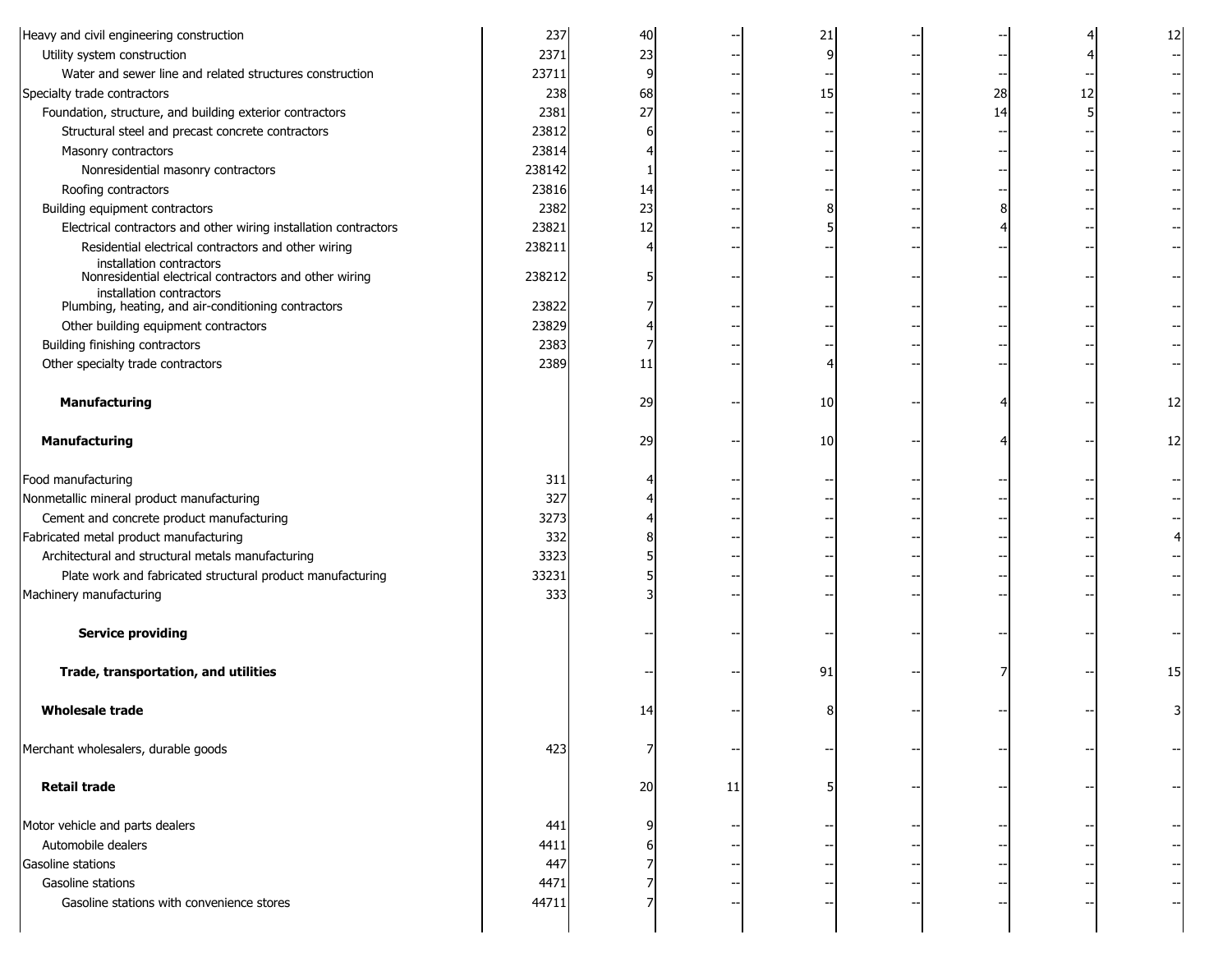| <b>Transportation and warehousing</b>                                       |        | 96 | 78 |  |   |  |
|-----------------------------------------------------------------------------|--------|----|----|--|---|--|
| Air transportation                                                          | 481    |    |    |  |   |  |
| Scheduled air transportation                                                | 4811   |    |    |  |   |  |
| Scheduled air transportation                                                | 48111  |    |    |  |   |  |
| Truck transportation                                                        | 484    | 73 | 64 |  |   |  |
| General freight trucking                                                    | 4841   | 45 | 40 |  |   |  |
| General freight trucking, long-distance                                     | 48412  | 30 | 27 |  |   |  |
| General freight trucking, long-distance, truckload                          | 484121 | 15 | 12 |  |   |  |
| General freight trucking, long-distance, less than truckload                | 484122 | 7  |    |  |   |  |
| Specialized freight trucking                                                | 4842   | 28 | 24 |  |   |  |
| Specialized freight (except used goods) trucking, long-distance             | 48423  | 16 |    |  |   |  |
| Support activities for transportation                                       | 488    | 15 |    |  |   |  |
| Support activities for water transportation                                 | 4883   |    |    |  |   |  |
| Support activities for road transportation                                  | 4884   |    |    |  |   |  |
| Motor vehicle towing                                                        | 48841  |    |    |  |   |  |
| Couriers and messengers                                                     | 492    |    |    |  |   |  |
|                                                                             |        |    |    |  |   |  |
| Real estate and rental and leasing                                          |        |    |    |  |   |  |
| <b>Professional and business services</b>                                   |        | 45 |    |  |   |  |
| Professional, scientific, and technical services                            |        |    |    |  |   |  |
| Professional, scientific, and technical services                            | 541    |    |    |  |   |  |
| Administrative and support and waste management and<br>remediation services |        | 41 | 14 |  | 8 |  |
| Administrative and support services                                         | 561    | 34 | 11 |  |   |  |
| Employment services                                                         | 5613   |    |    |  |   |  |
| Investigation and security services                                         | 5616   |    |    |  |   |  |
| Services to buildings and dwellings                                         | 5617   | 19 |    |  |   |  |
| Janitorial services                                                         | 56172  | 4  |    |  |   |  |
| Landscaping services                                                        | 56173  | 12 |    |  |   |  |
| Other support services                                                      | 5619   | ٦l |    |  |   |  |
| Waste management and remediation services                                   | 562    |    |    |  |   |  |
| Remediation and other waste management services                             | 5629   |    |    |  |   |  |
| <b>Educational and health services</b>                                      |        |    |    |  |   |  |
| <b>Educational services</b>                                                 |        |    |    |  |   |  |
| <b>Educational services</b>                                                 | 611    |    |    |  |   |  |
| Technical and trade schools                                                 | 6115   |    |    |  |   |  |
| Technical and trade schools                                                 | 61151  |    |    |  |   |  |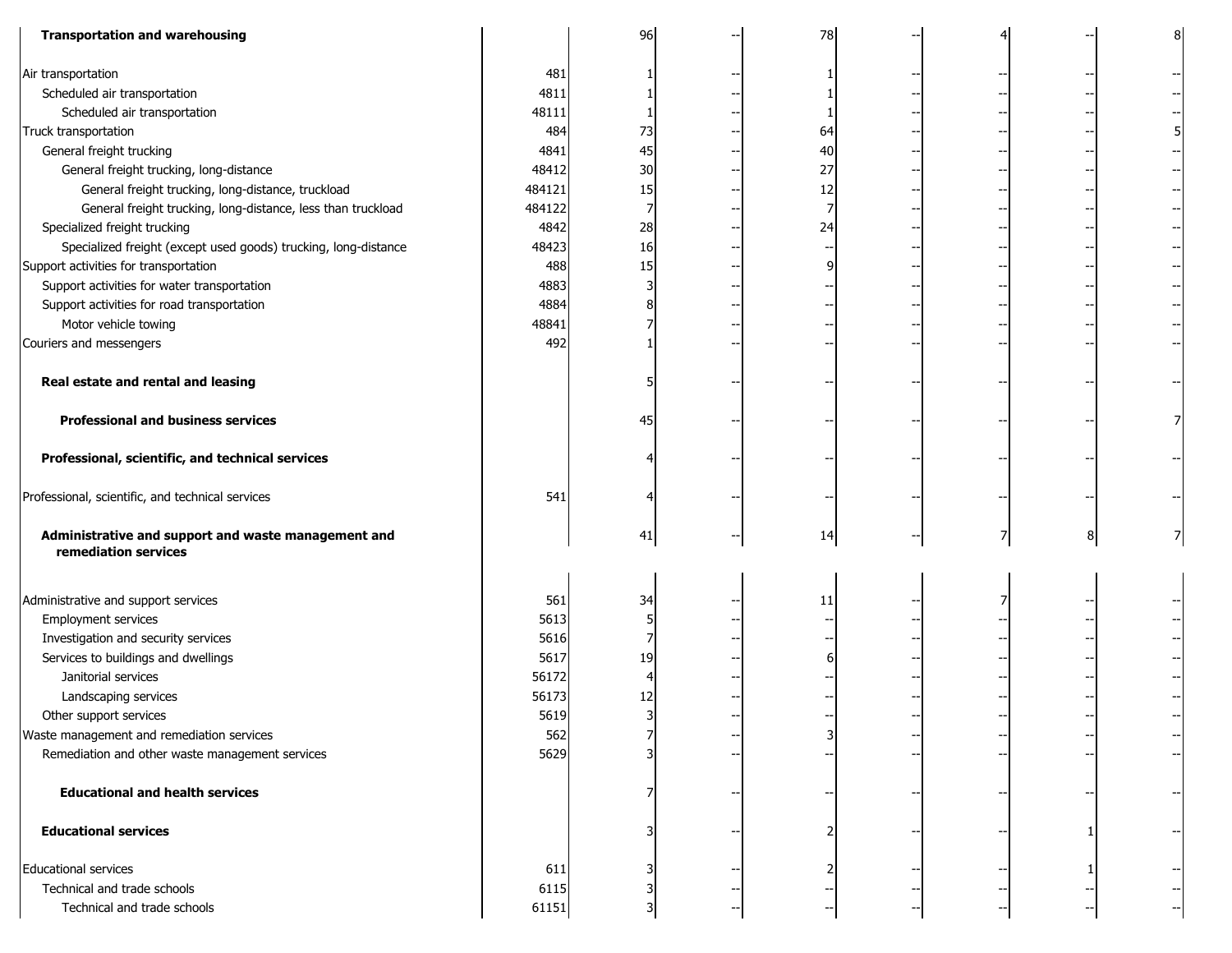| Flight training                                                                                                                      | 611512                        |                     |    |    |                          | --                               |
|--------------------------------------------------------------------------------------------------------------------------------------|-------------------------------|---------------------|----|----|--------------------------|----------------------------------|
| Health care and social assistance                                                                                                    |                               |                     |    |    |                          |                                  |
| <b>Leisure and hospitality</b>                                                                                                       |                               | 15                  |    |    |                          |                                  |
| Arts, entertainment, and recreation                                                                                                  |                               |                     |    |    |                          | --                               |
| Amusement, gambling, and recreation industries                                                                                       | 713                           |                     |    |    |                          |                                  |
| <b>Accommodation and food services</b>                                                                                               |                               | 12                  |    |    |                          |                                  |
| Other services, except public administration                                                                                         |                               | 14                  |    |    |                          |                                  |
| Other services, except public administration                                                                                         |                               | 14                  |    |    |                          | $\overline{\phantom{a}}$         |
| Repair and maintenance                                                                                                               | 811                           | 11                  |    |    |                          |                                  |
| Government <sup>6</sup>                                                                                                              |                               | 38                  |    |    |                          |                                  |
| <b>Federal government</b>                                                                                                            |                               |                     |    |    |                          |                                  |
| <b>State government</b>                                                                                                              |                               |                     |    |    |                          |                                  |
| Local government                                                                                                                     |                               | 30                  | 12 | 11 |                          |                                  |
| <b>Service providing</b>                                                                                                             |                               |                     |    |    |                          |                                  |
| <b>Educational and health services</b>                                                                                               |                               |                     |    |    |                          |                                  |
| <b>Educational services</b>                                                                                                          |                               | 6                   |    |    |                          | $\overline{\phantom{a}}$         |
| <b>Educational services</b>                                                                                                          | 611                           | 6                   |    |    |                          |                                  |
| <b>Public administration</b>                                                                                                         |                               | 19                  |    |    |                          | $\overline{\phantom{a}}$         |
| <b>Public administration</b>                                                                                                         |                               | 19                  | 9  |    |                          | $\overline{\phantom{a}}$         |
| Justice, public order, and safety activities<br>Justice, public order, and safety activities<br>Police protection<br>Fire protection | 922<br>9221<br>92212<br>92216 | 19<br>19<br>14<br>5 |    | -- | $\overline{\phantom{a}}$ | $-\!$<br>$-\!$<br>$-\!$<br>$-\!$ |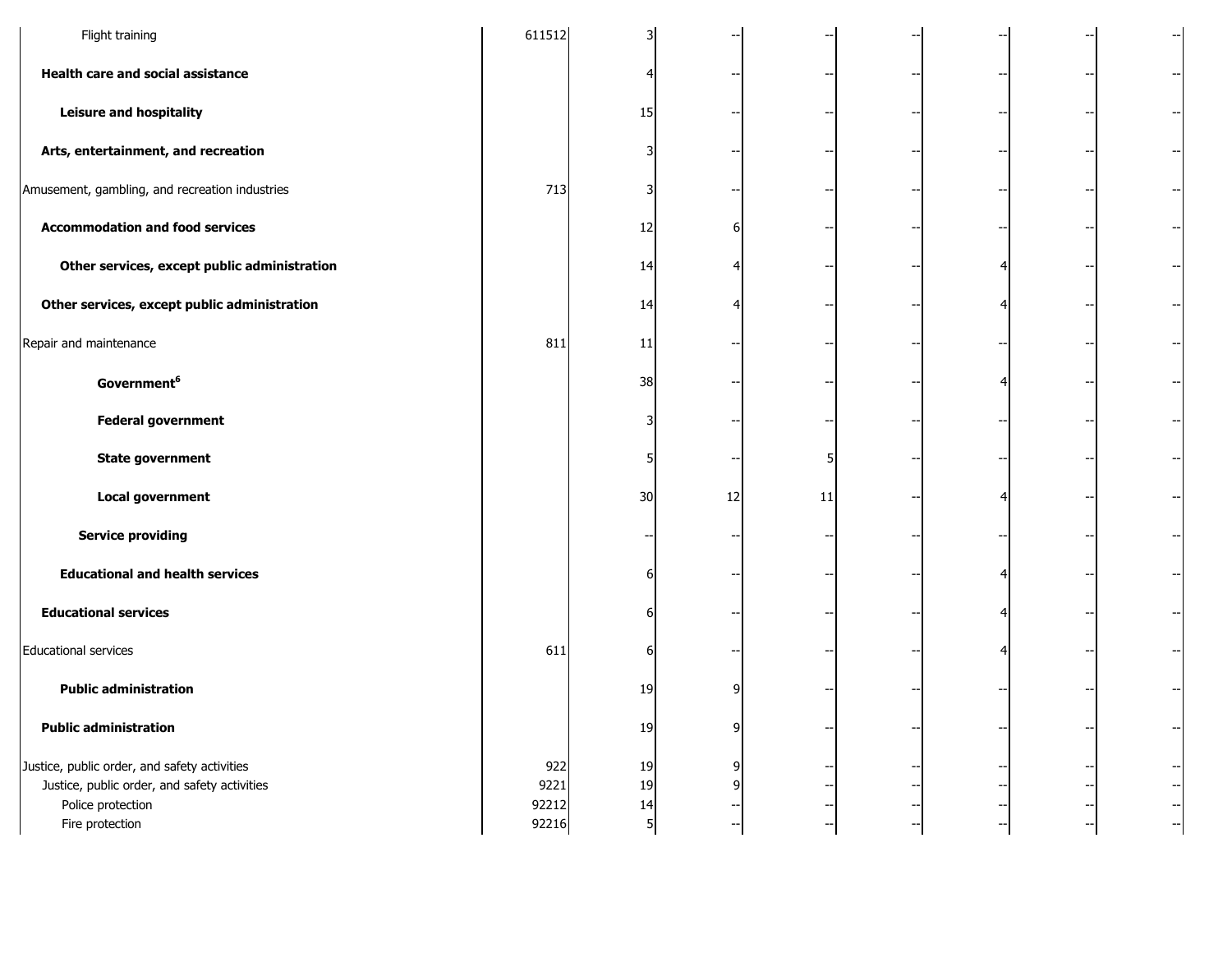$^1$  CFOI has used several versions of the North American Industry Classification System (NAICS) since 2003 to define industry. For complete information on the version of NAICS used in this year, see our definitions page at http://www.bls.gov/iif/oshcfdef.htm. Cases where ownership is unknown are included in private industry counts. Cases classified as foreign government and other government are included in all government counts, but not displayed separately. Cases where industry is unknown are included in the service sector counts.

 $^2$  Based on the BLS Occupational Injury and Illness Classification System (OIICS) 2.01 implemented for 2011 data forward.

 $3$  Includes violence by persons, self-inflicted injury, and attacks by animals.

<sup>4</sup> Includes roadway, nonroadway, air, water, rail fatal occupational injuries, and fatal occupational injuries resulting from being struck by a vehicle.

 $^5$  Includes fatal injuries at all establishments categorized as Mining (Sector 21) in the North American Industry Classification System, including establishments not governed by the Mine Safety and Health Administration (MSHA) rules and reporting, such as those in Oil and Gas Extraction.

 $^6$  Includes fatal injuries to workers employed by governmental organizations regardless of industry.

Note: Data for all years are revised and final. Totals for major categories may include subcategories not shown separately. For complete information on how the data are coded and presented see our definitions page at http://www.bls.gov/iif/oshcfdef.htm. Dashes indicate no data reported or data that do not meet publication criteria. CFOI fatality counts exclude illness-related deaths unless precipitated by an injury event.

Source: U.S. Department of Labor, Bureau of Labor Statistics, in cooperation with state, New York City, District of Columbia, and federal agencies, Census of Fatal Occupational Injuries, December 16, 2021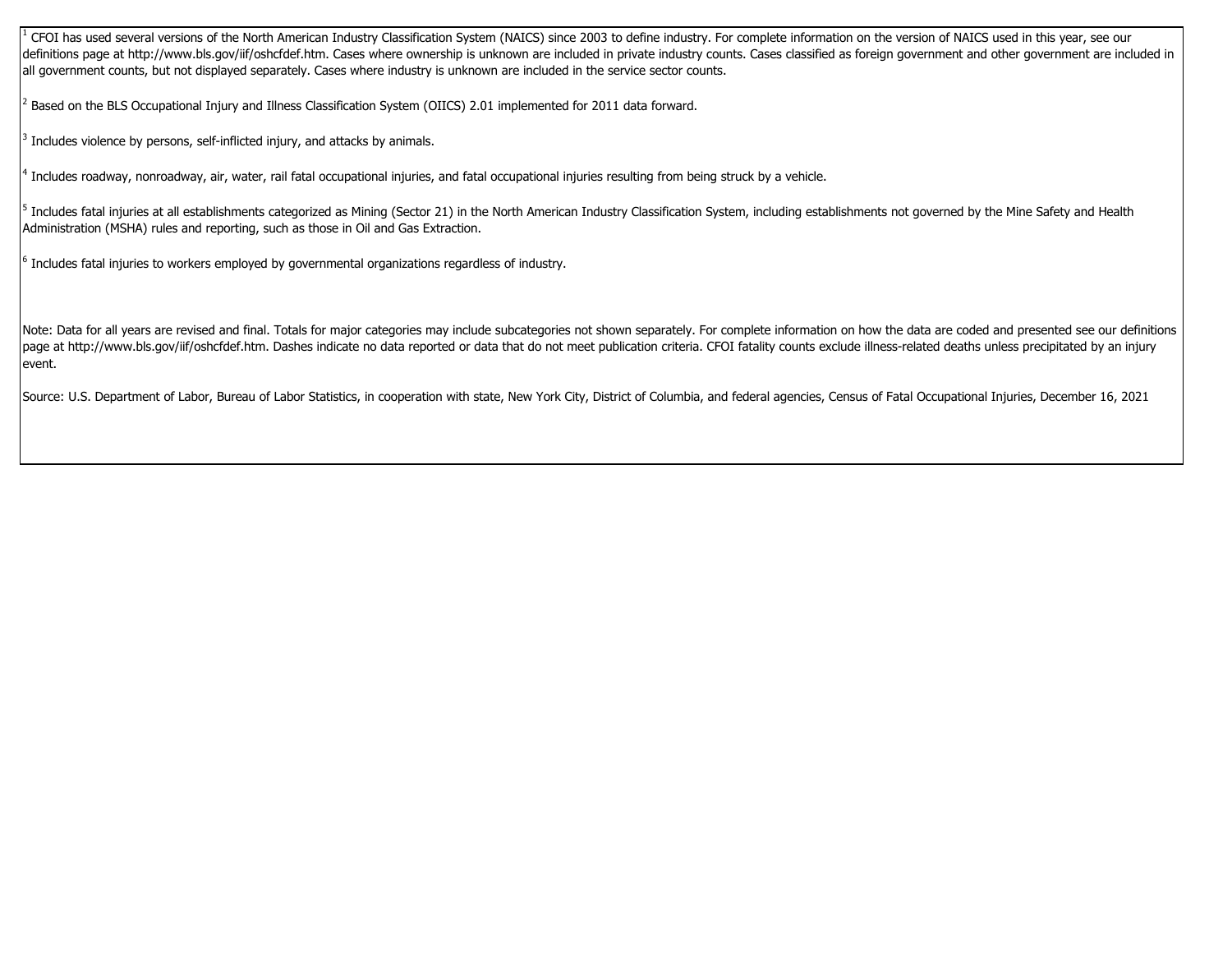|                                                                                    |                                     | Event or exposure <sup>2</sup>                                             |                                          |                         |                        |                                                           |                                             |  |  |  |
|------------------------------------------------------------------------------------|-------------------------------------|----------------------------------------------------------------------------|------------------------------------------|-------------------------|------------------------|-----------------------------------------------------------|---------------------------------------------|--|--|--|
| Occupation <sup>1</sup>                                                            | Total fatal<br>injuries<br>(number) | Violence and<br>other<br>injuries by<br>persons<br>or animals <sup>3</sup> | Transportation<br>incidents <sup>4</sup> | Fires and<br>explosions | Falls, slips,<br>trips | Exposure to<br>harmful sub-<br>stances or<br>environments | Contact with<br>objects<br>and<br>equipment |  |  |  |
| Total                                                                              | 469                                 | 55                                                                         | 214                                      |                         | 71                     | 48                                                        | 70                                          |  |  |  |
| <b>Management occupations</b>                                                      | 24                                  |                                                                            | 12                                       |                         |                        |                                                           |                                             |  |  |  |
| Top executives                                                                     |                                     |                                                                            |                                          |                         |                        |                                                           |                                             |  |  |  |
| Chief executives                                                                   |                                     |                                                                            | $\overline{\phantom{a}}$                 |                         |                        |                                                           |                                             |  |  |  |
| Chief executives                                                                   |                                     |                                                                            |                                          |                         |                        |                                                           |                                             |  |  |  |
| General and operations managers                                                    |                                     |                                                                            |                                          |                         |                        |                                                           |                                             |  |  |  |
| General and operations managers                                                    |                                     |                                                                            |                                          |                         |                        |                                                           |                                             |  |  |  |
| Other management occupations                                                       | 16                                  |                                                                            |                                          |                         |                        |                                                           |                                             |  |  |  |
| Farmers, ranchers, and other agricultural managers                                 |                                     |                                                                            |                                          |                         |                        |                                                           |                                             |  |  |  |
| Farmers, ranchers, and other agricultural managers                                 |                                     |                                                                            |                                          |                         |                        |                                                           |                                             |  |  |  |
| Construction managers                                                              |                                     |                                                                            |                                          |                         |                        |                                                           |                                             |  |  |  |
| Construction managers                                                              |                                     |                                                                            |                                          |                         |                        |                                                           |                                             |  |  |  |
| Food service managers                                                              |                                     |                                                                            |                                          |                         |                        |                                                           |                                             |  |  |  |
| Food service managers                                                              |                                     |                                                                            |                                          |                         |                        |                                                           |                                             |  |  |  |
| <b>Protective service occupations</b>                                              | 26                                  |                                                                            |                                          |                         |                        |                                                           |                                             |  |  |  |
| Other protective service workers                                                   |                                     |                                                                            |                                          |                         |                        |                                                           |                                             |  |  |  |
| Security guards and gambling surveillance officers                                 |                                     |                                                                            |                                          |                         |                        |                                                           |                                             |  |  |  |
| Security guards                                                                    |                                     |                                                                            |                                          |                         |                        |                                                           |                                             |  |  |  |
| Food preparation and serving related occupations                                   |                                     |                                                                            |                                          |                         |                        |                                                           |                                             |  |  |  |
| Food and beverage serving workers                                                  |                                     |                                                                            |                                          |                         |                        |                                                           |                                             |  |  |  |
| Fast food and counter workers                                                      |                                     |                                                                            |                                          |                         |                        |                                                           |                                             |  |  |  |
| Fast food and counter workers                                                      |                                     |                                                                            |                                          |                         |                        |                                                           |                                             |  |  |  |
| Food servers, nonrestaurant                                                        |                                     |                                                                            |                                          |                         |                        |                                                           |                                             |  |  |  |
| Food servers, nonrestaurant                                                        |                                     |                                                                            |                                          |                         |                        |                                                           |                                             |  |  |  |
| Building and grounds cleaning and maintenance occupations                          | 21                                  |                                                                            |                                          |                         |                        |                                                           |                                             |  |  |  |
| Supervisors of building and grounds cleaning and maintenance<br>workers            |                                     |                                                                            |                                          |                         |                        |                                                           |                                             |  |  |  |
| First-line supervisors of building and grounds cleaning and<br>maintenance workers |                                     |                                                                            |                                          |                         |                        |                                                           |                                             |  |  |  |
| Building cleaning and pest control workers                                         |                                     |                                                                            |                                          |                         |                        |                                                           |                                             |  |  |  |
| Building cleaning workers<br>Janitors and cleaners, except maids and housekeeping  |                                     |                                                                            |                                          |                         |                        |                                                           |                                             |  |  |  |
| cleaners<br>Grounds maintenance workers                                            | 12                                  |                                                                            |                                          |                         |                        |                                                           |                                             |  |  |  |
| Grounds maintenance workers                                                        | 12                                  |                                                                            |                                          |                         |                        |                                                           |                                             |  |  |  |
| Personal care and service occupations                                              |                                     |                                                                            |                                          |                         |                        |                                                           |                                             |  |  |  |
|                                                                                    |                                     |                                                                            |                                          |                         |                        |                                                           |                                             |  |  |  |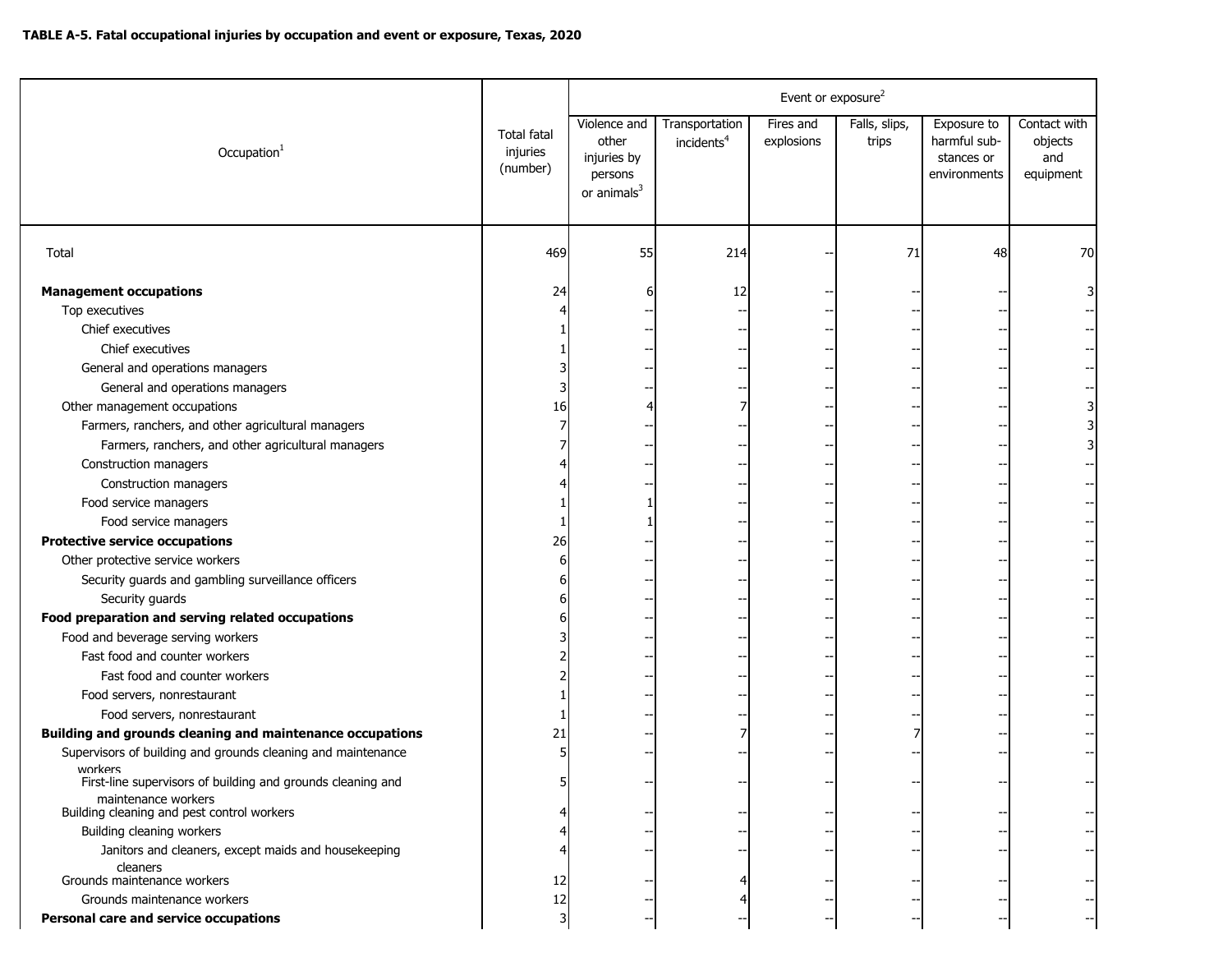| Sales and related occupations                                           |     |    |    |    |    |
|-------------------------------------------------------------------------|-----|----|----|----|----|
| Supervisors of sales workers                                            | 2   |    |    |    |    |
| First-line supervisors of sales workers                                 |     |    |    |    |    |
| First-line supervisors of retail sales workers                          |     |    |    |    |    |
| Retail sales workers                                                    | 10  |    |    |    |    |
| Cashiers                                                                |     |    |    |    |    |
| Cashiers                                                                |     |    |    |    |    |
| Retail salespersons                                                     |     |    |    |    |    |
| Retail salespersons                                                     |     |    |    |    |    |
| Office and administrative support occupations                           |     |    |    |    |    |
| Supervisors of office and administrative support workers                |     |    |    |    |    |
| First-line supervisors of office and administrative support             |     |    |    |    |    |
| workers<br>First-line supervisors of office and administrative          |     |    |    |    |    |
| support workers<br>Information and record clerks                        |     |    |    |    |    |
| Farming, fishing, and forestry occupations                              | 21  | 12 |    |    |    |
| Agricultural workers                                                    | 15  | 8  |    |    |    |
| <b>Construction and extraction occupations</b>                          | 125 | 34 | 36 | 23 | 21 |
| Supervisors of construction and extraction workers                      | 13  |    |    |    |    |
| First-line supervisors of construction trades and                       | 13  |    |    |    |    |
| extraction workers<br>First-line supervisors of construction trades and | 13  |    |    |    |    |
| extraction workers                                                      |     |    |    |    |    |
| Construction trades workers                                             | 81  | 16 | 29 | 17 | 14 |
| Carpenters                                                              |     |    |    |    |    |
| Carpenters                                                              |     |    |    |    |    |
| Construction laborers                                                   | 35  |    |    |    |    |
| <b>Construction laborers</b>                                            | 35  |    |    |    |    |
| Construction equipment operators                                        |     |    |    |    |    |
| Electricians                                                            |     |    |    |    |    |
| Electricians                                                            |     |    |    |    |    |
| Painters and paperhangers                                               |     |    |    |    |    |
| Painters, construction and maintenance                                  |     |    |    |    |    |
| Roofers                                                                 | 15  |    | 13 |    |    |
| Roofers                                                                 | 15  |    |    |    |    |
| Helpers, construction trades                                            |     |    |    |    |    |
| Helpers, construction trades                                            |     |    |    |    |    |
| Other construction and related workers                                  | 10  |    |    |    |    |
| Construction and building inspectors                                    | 5   |    |    |    |    |
| Construction and building inspectors                                    |     |    |    |    |    |
| Extraction workers                                                      | 16  |    |    |    | 51 |
| Roustabouts, oil and gas                                                | 5   |    |    |    |    |
| Roustabouts, oil and gas                                                |     |    |    |    |    |
| Miscellaneous extraction workers                                        |     |    |    |    |    |
| Installation, maintenance, and repair occupations                       | 50  | 16 |    |    | 12 |
| Supervisors of installation, maintenance, and repair workers            | 3   |    |    |    |    |
| First-line supervisors of mechanics, installers, and<br>repairers       |     |    |    |    |    |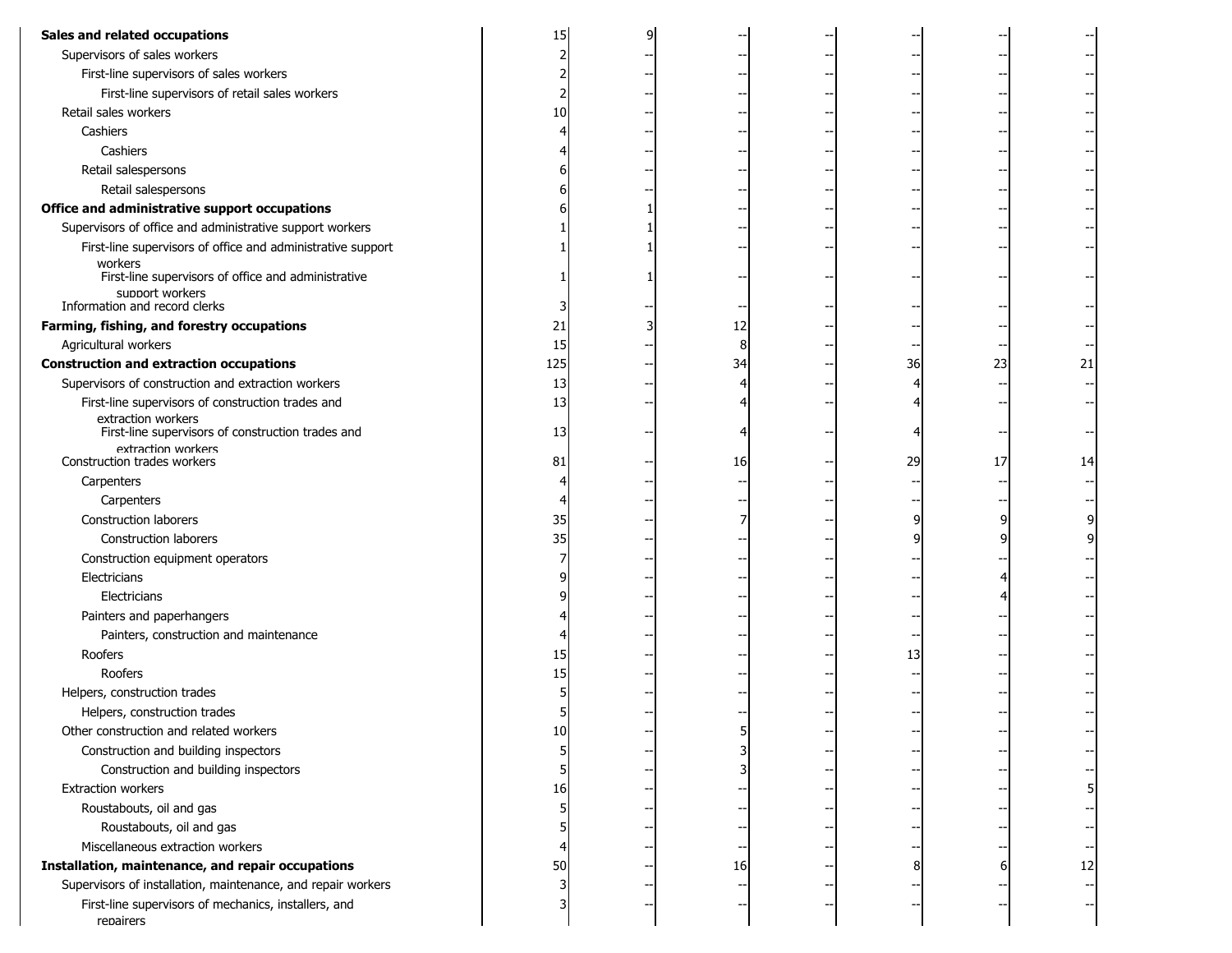| First-line supervisors of mechanics, installers, and                                     |     |     |  |   |    |
|------------------------------------------------------------------------------------------|-----|-----|--|---|----|
| repairers<br>Electrical and electronic equipment mechanics, installers, and<br>repairers |     |     |  |   |    |
| Vehicle and mobile equipment mechanics, installers, and repairers                        | 18  |     |  |   | 6  |
| Automotive technicians and repairers                                                     |     |     |  |   |    |
| Bus and truck mechanics and diesel engine specialists                                    |     |     |  |   |    |
| Bus and truck mechanics and diesel engine specialists                                    |     |     |  |   |    |
| Heavy vehicle and mobile equipment service technicians and                               |     |     |  |   |    |
| mechanics<br>Other installation, maintenance, and repair occupations                     | 24  |     |  |   |    |
| Heating, air conditioning, and refrigeration mechanics and                               |     |     |  |   |    |
| installers<br>Heating, air conditioning, and refrigeration mechanics<br>and installers   |     |     |  |   |    |
| Line installers and repairers                                                            |     |     |  |   |    |
| Maintenance and repair workers, general                                                  |     |     |  |   |    |
| Maintenance and repair workers, general                                                  |     |     |  |   |    |
| <b>Production occupations</b>                                                            | 17  |     |  |   | 10 |
| Metal workers and plastic workers                                                        | 11  |     |  |   | 8  |
| Welding, soldering, and brazing workers                                                  |     |     |  |   |    |
| Transportation and material moving occupations                                           | 141 | 108 |  | 6 | 14 |
| Air transportation workers                                                               |     |     |  |   |    |
| Aircraft pilots and flight engineers                                                     |     |     |  |   |    |
| Airline pilots, copilots, and flight engineers                                           |     |     |  |   |    |
| Commercial pilots                                                                        |     |     |  |   |    |
| Motor vehicle operators                                                                  | 106 | 91  |  |   | 6  |
| Driver/sales workers and truck drivers                                                   | 101 | 87  |  |   |    |
| Driver/sales workers                                                                     | 6   |     |  |   |    |
| Heavy and tractor-trailer truck drivers                                                  | 91  | 79  |  |   |    |
| Light truck drivers                                                                      |     |     |  |   |    |
| Material moving workers                                                                  | 22  | 10  |  |   |    |
| Industrial truck and tractor operators                                                   |     |     |  |   |    |
| Industrial truck and tractor operators                                                   |     |     |  |   |    |
| Laborers and material movers                                                             |     |     |  |   |    |
| Cleaners of vehicles and equipment                                                       |     |     |  |   |    |
| Laborers and freight, stock, and material movers, hand                                   |     |     |  |   |    |
| Refuse and recyclable material collectors                                                |     |     |  |   |    |
| Refuse and recyclable material collectors                                                |     |     |  |   |    |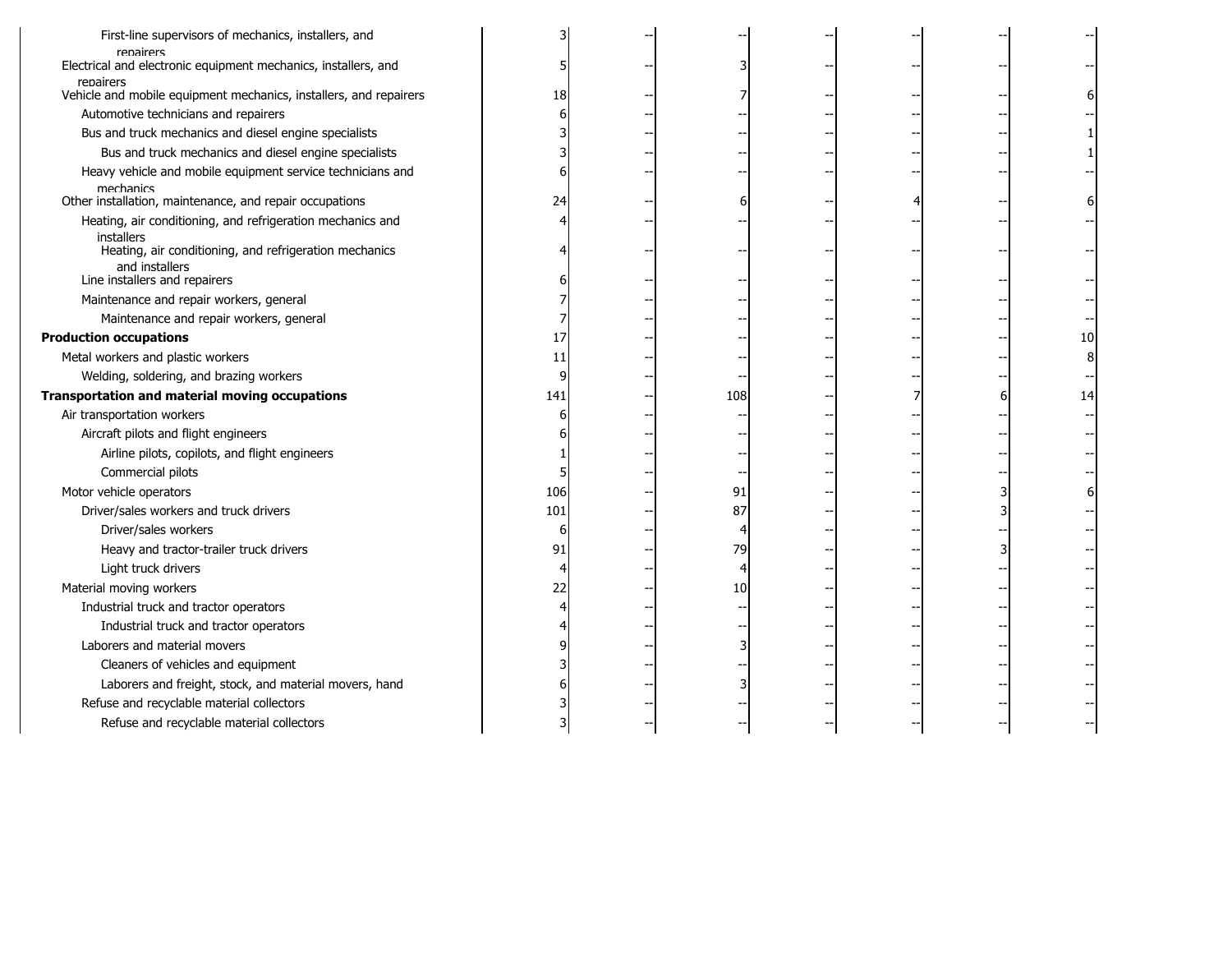$^1$  CFOI has used several versions of the Standard Occupation Classification (SOC) system since 2003 to define occupation. For complete information on the version of SOC used in this year, see our definitions page at http://www.bls.gov/iif/oshcfdef.htm. Cases where occupation is unknown are included in the total.

2 Based on the BLS Occupational Injury and Illness Classification System (OIICS) 2.01 implemented for 2011 data forward.

 $3$  Includes violence by persons, self-inflicted injury, and attacks by animals.

<sup>4</sup> Includes roadway, nonroadway, air, water, rail fatal occupational injuries, and fatal occupational injuries resulting from being struck by a vehicle.

 $^5$  Includes fatal injuries to persons identified as resident armed forces regardless of individual occupation listed.

Note: Data for all years are revised and final. Totals for major categories may include subcategories not shown separately. For complete information on how the data are coded and presented see our definitions page at http://www.bls.gov/iif/oshcfdef.htm. Dashes indicate no data reported or data that do not meet publication criteria. CFOI fatal injury counts exclude illness-related deaths unless precipitated by an injury event.

Source: U.S. Department of Labor, Bureau of Labor Statistics, in cooperation with state, New York City, District of Columbia, and federal agencies, Census of Fatal Occupational Injuries, December 16, 2021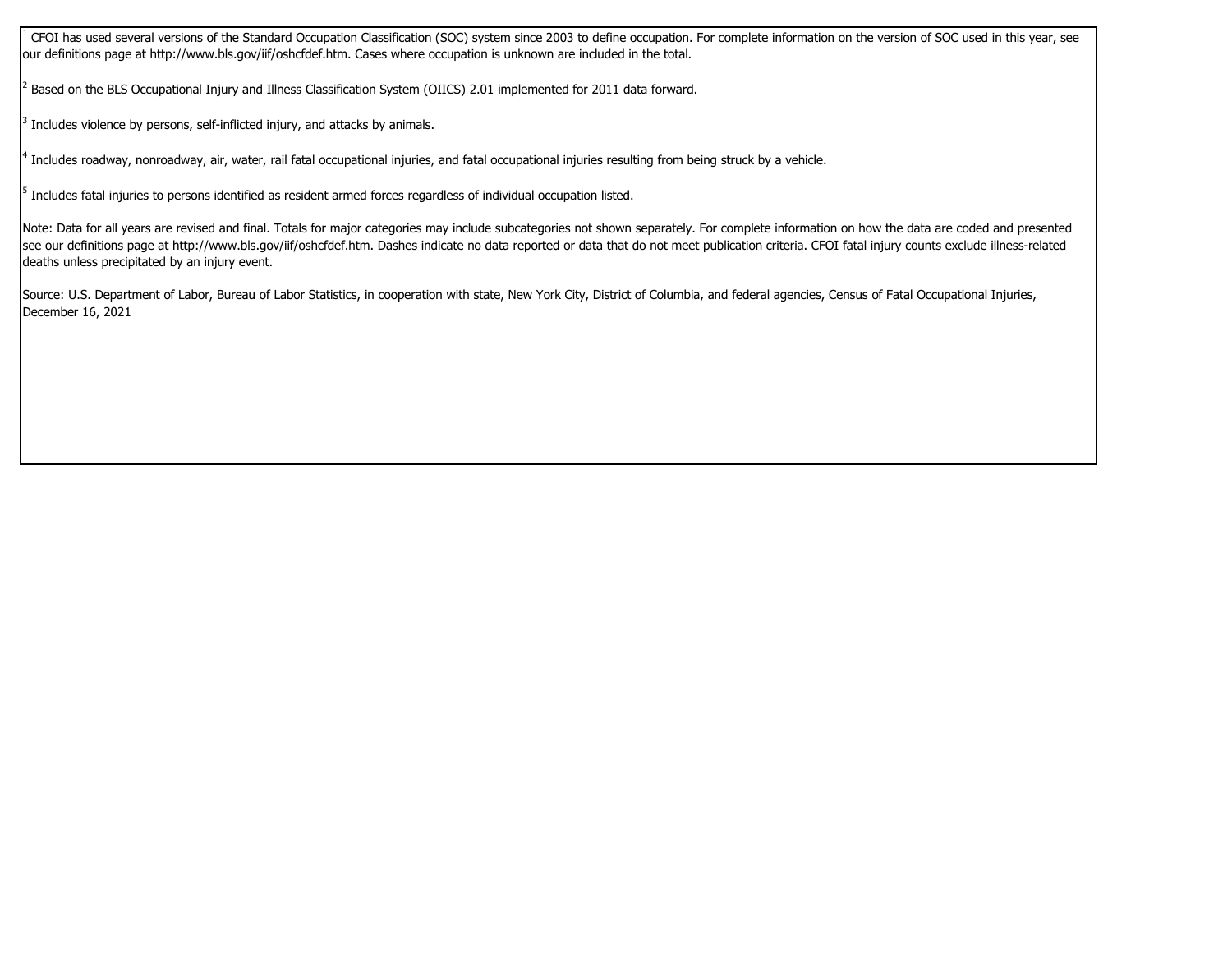|                                                                                                                                                                                                                         |                                                    | Event or exposure <sup>1</sup>           |                                                                            |                                             |                            |                                                                        |                                                                   |  |  |  |  |
|-------------------------------------------------------------------------------------------------------------------------------------------------------------------------------------------------------------------------|----------------------------------------------------|------------------------------------------|----------------------------------------------------------------------------|---------------------------------------------|----------------------------|------------------------------------------------------------------------|-------------------------------------------------------------------|--|--|--|--|
| Worker characteristics                                                                                                                                                                                                  | <b>Total fatal</b><br>injuries<br>(number)         | Transportation<br>incidents <sup>2</sup> | Violence and<br>other<br>injuries by<br>persons<br>or animals <sup>3</sup> | Contact with<br>objects<br>and<br>equipment | Falls, slips,<br>trips     | Exposure to<br>harmful sub-<br>stances or<br>environments              | Fires and<br>explosions                                           |  |  |  |  |
| Total                                                                                                                                                                                                                   | 469                                                | 214                                      | 55                                                                         | 70                                          | 71                         | 48                                                                     |                                                                   |  |  |  |  |
| <b>Employee status</b>                                                                                                                                                                                                  |                                                    |                                          |                                                                            |                                             |                            |                                                                        |                                                                   |  |  |  |  |
| Wage and salary <sup>4</sup><br>Self-employed <sup>5</sup>                                                                                                                                                              | 404<br>65                                          | 188<br>26                                | 47<br>8                                                                    | 61<br>$\mathsf{q}$                          | 57<br>14                   |                                                                        |                                                                   |  |  |  |  |
| Gender                                                                                                                                                                                                                  |                                                    |                                          |                                                                            |                                             |                            |                                                                        |                                                                   |  |  |  |  |
| Women<br>Men                                                                                                                                                                                                            | 31<br>438                                          | 13<br>201                                | 11<br>44                                                                   | 3<br>67                                     | 71                         | 4<br>44                                                                |                                                                   |  |  |  |  |
| Age                                                                                                                                                                                                                     |                                                    |                                          |                                                                            |                                             |                            |                                                                        |                                                                   |  |  |  |  |
| Under 16 years<br>16 to 17 years<br>18 to 19 years<br>20 to 24 years<br>25 to 34 years<br>35 to 44 years<br>45 to 54 years<br>55 to 64 years<br>65 years and over<br>Race or ethnic origin <sup>6</sup>                 | 3<br>7<br>30<br>71<br>99<br>104<br>95<br>60        | 3<br>15<br>33<br>45<br>44<br>42<br>30    | 6<br>$\overline{4}$<br>14<br>11                                            | 4<br>14<br>14<br>14<br>18<br>5              | --<br>13<br>15<br>16<br>17 | --<br>--<br>3<br>11<br>13<br>12<br>--<br>$\overline{\phantom{a}}$      | --1<br>$-$<br>~∣<br>$\overline{\phantom{a}}$<br>$-$<br>--1<br>$-$ |  |  |  |  |
| White (non-Hispanic)<br>Black or African-American (non-Hispanic)<br>Hispanic or Latino<br>American Indian or Alaska Native (non-Hispanic)<br>Asian (non-Hispanic)<br>Native Hawaiian or Pacific Islander (non-Hispanic) | 179<br>56<br>221<br>10<br>$\overline{\phantom{a}}$ | 88<br>36<br>86<br>--                     | 21<br>7                                                                    | 26<br>39<br>--                              | 22<br>--<br>41<br>$-$<br>÷ | −−<br>27<br>--<br>$\overline{\phantom{a}}$<br>$\overline{\phantom{a}}$ | --1<br>-- <br>-1<br>$\overline{\phantom{a}}$                      |  |  |  |  |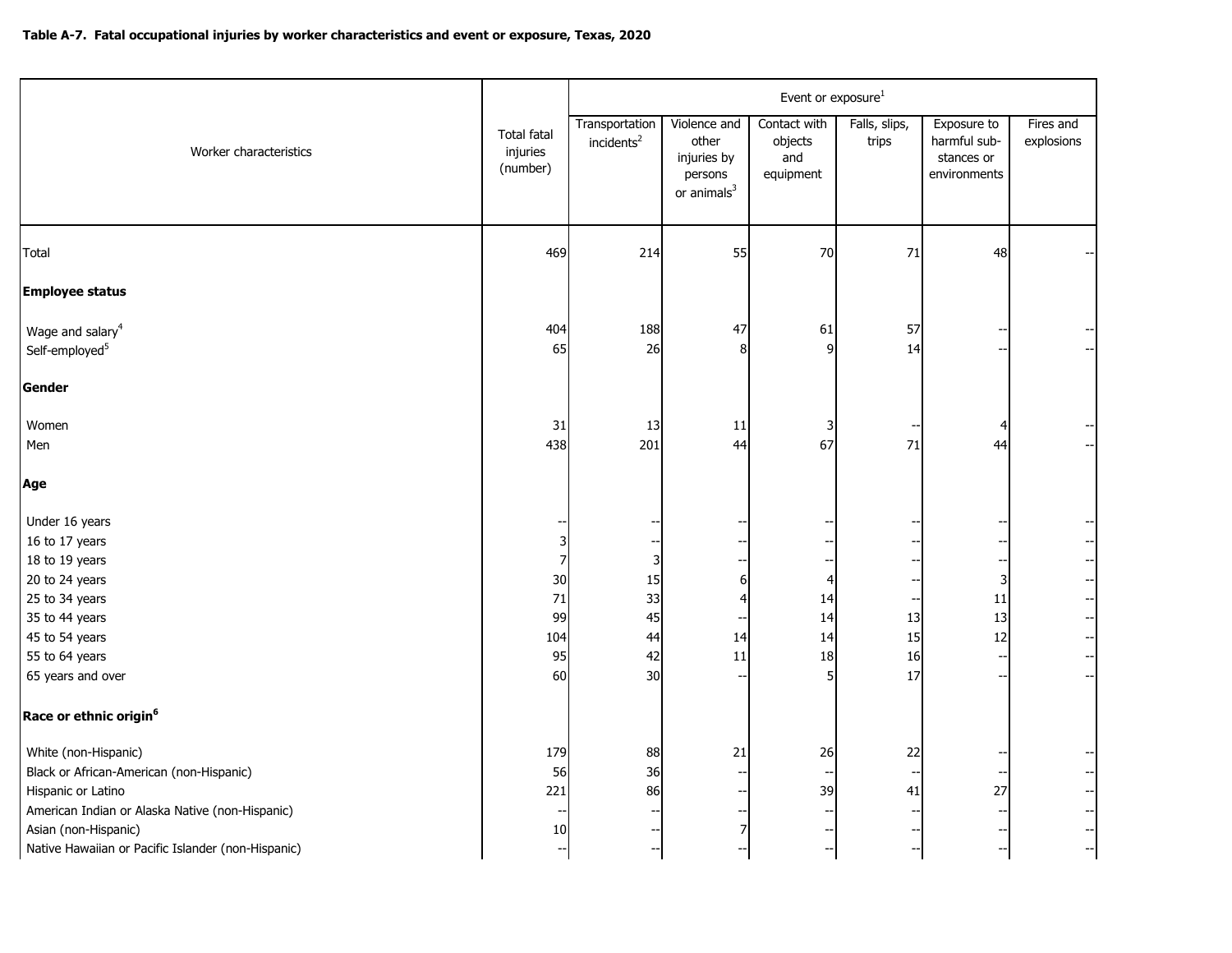1 Based on the BLS Occupational Injury and Illness Classification System (OIICS) 2.01 implemented for 2011 data forward.

 $^2$  Includes roadway, nonroadway, air, water, rail fatal occupational injuries, and fatal occupational injuries resulting from being struck by a vehicle.

 $3$  Includes violence by persons, self-inflicted injury, and attacks by animals.

<sup>4</sup> May include volunteers and workers receiving other types of compensation. Cases where employment status is unknown are included in the counts of wage and salary workers.

 $^5$  Includes self-employed workers, owners of unincorporated businesses and farms, paid and unpaid family workers, and may include some owners of incorporated businesses or members of partnerships.

 $^6$  Persons identified as Hispanic or Latino may be of any race. The race categories shown exclude data for Hispanic and Latino workers. Cases where ethnicity is unknown are included in counts of non-Hispanic workers.

Note: Data for all years are revised and final. Totals for major categories may include subcategories not shown separately. For complete information on how the data are coded and presented see our definitions page at http://www.bls.gov/iif/oshcfdef.htm. Dashes indicate no data reported or data that do not meet publication criteria. CFOI fatal injury counts exclude illness-related deaths unless precipitated by an injury event.

Source: U.S. Department of Labor, Bureau of Labor Statistics, in cooperation with state, New York City, District of Columbia, and federal agencies, Census of Fatal Occupational Injuries, December 16, 2021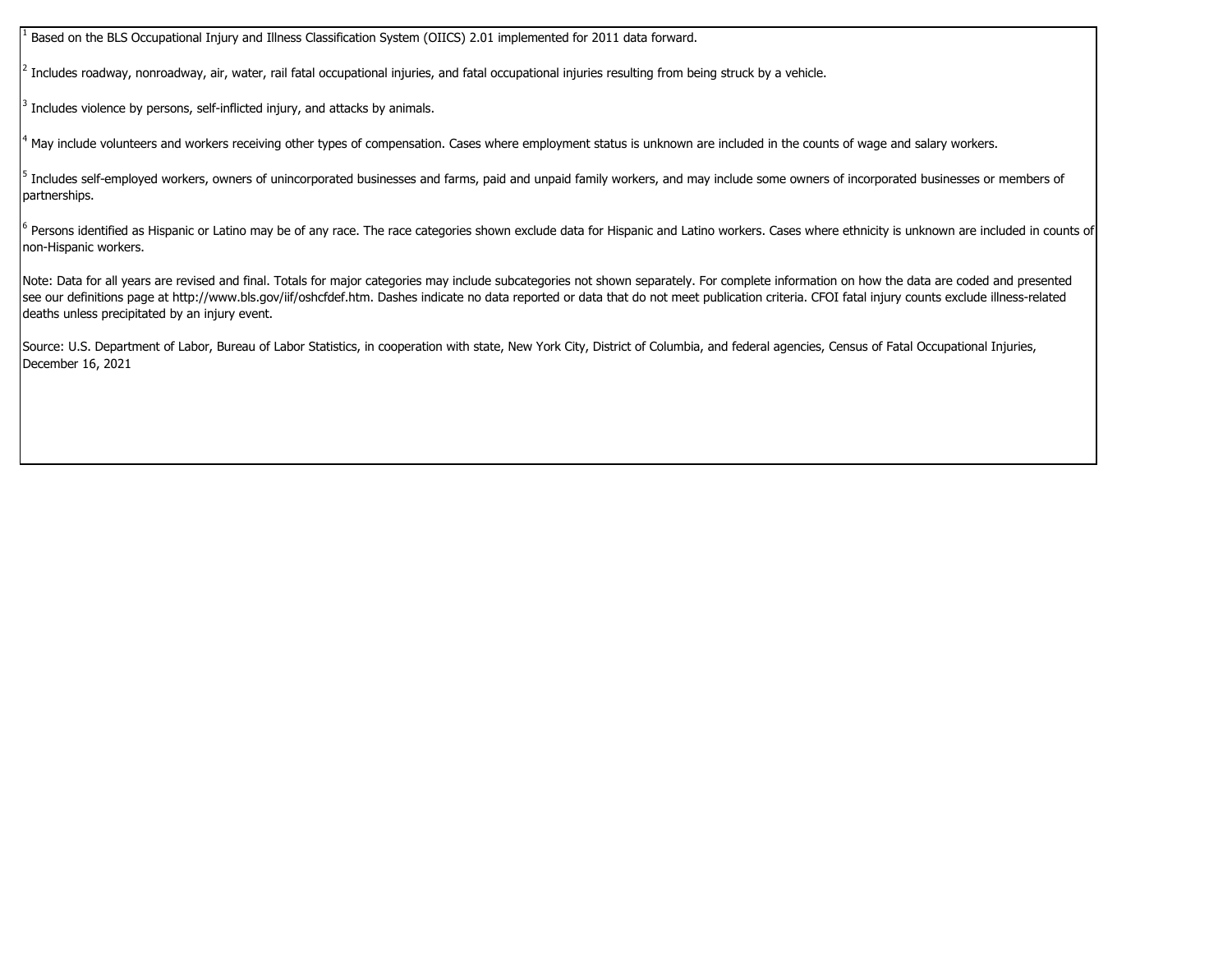|                                                                                                                            |                                            | Goods producing          |                                    |              |               |                            |                                           | Service providing |                         |                                          |                                       |                            |                |
|----------------------------------------------------------------------------------------------------------------------------|--------------------------------------------|--------------------------|------------------------------------|--------------|---------------|----------------------------|-------------------------------------------|-------------------|-------------------------|------------------------------------------|---------------------------------------|----------------------------|----------------|
| Event or exposure <sup>2</sup>                                                                                             | <b>Total fatal</b><br>injuries<br>(number) | Total goods<br>producing | Natural<br>resources and<br>mining | Construction | Manufacturing | Total service<br>providing | Trade,<br>transportation<br>and utilities | Information       | Financial<br>activities | Professional<br>and business<br>services | Educational<br>and health<br>services | Leisure and<br>hospitality | Other services |
| Total                                                                                                                      | 469                                        |                          | 54                                 | 127          | 29            |                            |                                           |                   |                         | 45                                       |                                       | 15                         | 14             |
| Violence and other injuries by persons or animals                                                                          | 55                                         |                          |                                    |              |               |                            |                                           |                   |                         |                                          |                                       |                            |                |
| Intentional injury by person                                                                                               | 46                                         |                          |                                    |              |               |                            |                                           |                   |                         |                                          |                                       |                            |                |
| Homicides (Intentional injury by other person)                                                                             | 38                                         |                          |                                    |              |               |                            |                                           |                   |                         |                                          |                                       |                            |                |
| Shooting by other person--intentional                                                                                      | 31                                         |                          |                                    |              |               |                            |                                           |                   |                         |                                          |                                       |                            |                |
| Multiple violent acts by other person                                                                                      |                                            |                          |                                    |              |               |                            |                                           |                   |                         |                                          |                                       |                            |                |
| Suicides (Self-inflicted injury--intentional)                                                                              |                                            |                          |                                    |              |               |                            |                                           |                   |                         |                                          |                                       |                            |                |
| Shooting--intentional self-harm<br><b>Transportation incidents</b>                                                         | 214                                        |                          | 25                                 | 43           | 10            |                            | 91                                        |                   |                         |                                          |                                       |                            |                |
| Aircraft incidents                                                                                                         |                                            |                          |                                    |              |               |                            |                                           |                   |                         |                                          |                                       |                            |                |
| Aircraft crash during takeoff or landing                                                                                   |                                            |                          |                                    |              |               |                            |                                           |                   |                         |                                          |                                       |                            |                |
| Aircraft crash during takeoff or landing--into                                                                             |                                            |                          |                                    |              |               |                            |                                           |                   |                         |                                          |                                       |                            |                |
| structure, object, or around                                                                                               |                                            |                          |                                    |              |               |                            |                                           |                   |                         |                                          |                                       |                            |                |
| Other in-flight crash                                                                                                      |                                            |                          |                                    |              |               |                            |                                           |                   |                         |                                          |                                       |                            |                |
| Pedestrian vehicular incident                                                                                              | 35                                         |                          |                                    | 12           |               |                            |                                           |                   |                         |                                          |                                       |                            |                |
| Pedestrian struck by vehicle in work zone<br>Pedestrian struck by vehicle in roadway                                       | 12                                         |                          |                                    |              |               |                            |                                           |                   |                         |                                          |                                       |                            |                |
| Pedestrian struck by vehicle on side of road                                                                               |                                            |                          |                                    |              |               |                            |                                           |                   |                         |                                          |                                       |                            |                |
| Pedestrian struck by forward-moving vehicle on side of                                                                     |                                            |                          |                                    |              |               |                            |                                           |                   |                         |                                          |                                       |                            |                |
| road                                                                                                                       |                                            |                          |                                    |              |               |                            |                                           |                   |                         |                                          |                                       |                            |                |
| Pedestrian struck by vehicle in nonroadway area                                                                            |                                            |                          |                                    |              |               |                            |                                           |                   |                         |                                          |                                       |                            |                |
| Pedestrian struck by forward-moving vehicle in<br>nonroadway area<br>Pedestrian struck by vehicle backing up in nonroadway |                                            |                          |                                    |              |               |                            |                                           |                   |                         |                                          |                                       |                            |                |
| area                                                                                                                       |                                            |                          |                                    |              |               |                            |                                           |                   |                         |                                          |                                       |                            |                |
| Water vehicle incidents                                                                                                    | 10                                         |                          |                                    |              |               |                            |                                           |                   |                         |                                          |                                       |                            |                |
| Water vehicle collisions<br>Roadway incidents involving motorized land vehicle                                             | 146                                        |                          | 13                                 | 24           |               |                            |                                           |                   |                         |                                          |                                       |                            |                |
| Roadway collision with other vehicle                                                                                       | 92                                         |                          | 11                                 | 19           |               |                            | 40                                        |                   |                         |                                          |                                       |                            |                |
| Roadway collision--moving in same direction                                                                                | 20                                         |                          |                                    |              |               |                            | 13                                        |                   |                         |                                          |                                       |                            |                |
| Roadway collision--moving in opposite directions,                                                                          | 39                                         |                          |                                    | 10           |               |                            | 12                                        |                   |                         |                                          |                                       |                            |                |
| oncomina                                                                                                                   |                                            |                          |                                    |              |               |                            |                                           |                   |                         |                                          |                                       |                            |                |
| Roadway collision--moving perpendicularly                                                                                  | 17                                         |                          |                                    |              |               |                            |                                           |                   |                         |                                          |                                       |                            |                |
| Roadway collision--moving and standing vehicle in<br>roadway                                                               | 12                                         |                          |                                    |              |               |                            |                                           |                   |                         |                                          |                                       |                            |                |
| Roadway collision--moving and standing vehicle on side                                                                     |                                            |                          |                                    |              |               |                            |                                           |                   |                         |                                          |                                       |                            |                |
| of roadwav<br>Roadway collision with object other than vehicle                                                             | 35                                         |                          |                                    |              |               |                            |                                           |                   |                         |                                          |                                       |                            |                |
| Vehicle struck object or animal on side of roadway                                                                         | 32                                         |                          |                                    |              |               |                            |                                           |                   |                         |                                          |                                       |                            |                |
| Roadway noncollision incident                                                                                              | 19                                         |                          |                                    |              |               |                            |                                           |                   |                         |                                          |                                       |                            |                |
| Jack-knifed or overturned, roadway                                                                                         | 15                                         |                          |                                    |              |               |                            |                                           |                   |                         |                                          |                                       |                            |                |
| Nonroadway incident involving motorized land vehicles                                                                      | 12                                         |                          |                                    |              |               |                            |                                           |                   |                         |                                          |                                       |                            |                |
| Falls, slips, trips                                                                                                        | 71                                         |                          |                                    | 37           |               |                            |                                           |                   |                         |                                          |                                       |                            |                |
| Falls on same level                                                                                                        | 13                                         |                          |                                    |              |               |                            |                                           |                   |                         |                                          |                                       |                            |                |
| Fall on same level due to slipping                                                                                         | -3                                         |                          |                                    |              |               |                            |                                           |                   |                         |                                          |                                       |                            |                |
| Falls to lower level                                                                                                       | 58                                         |                          |                                    | 33           |               |                            |                                           |                   |                         |                                          |                                       |                            |                |
| Fall through surface or existing opening<br>Other fall to lower level                                                      | 48                                         |                          |                                    | 28           |               |                            |                                           |                   |                         |                                          |                                       |                            |                |
| Other fall to lower level less than 6 feet                                                                                 |                                            |                          |                                    |              |               |                            |                                           |                   |                         |                                          |                                       |                            |                |
| Other fall to lower level 6 to 10 feet                                                                                     |                                            |                          |                                    |              |               |                            |                                           |                   |                         |                                          |                                       |                            |                |
| Other fall to lower level 11 to 15 feet                                                                                    |                                            |                          |                                    |              |               |                            |                                           |                   |                         |                                          |                                       |                            |                |
| Other fall to lower level 16 to 20 feet                                                                                    |                                            |                          |                                    |              |               |                            |                                           |                   |                         |                                          |                                       |                            |                |
| Other fall to lower level 21 to 25 feet                                                                                    |                                            |                          |                                    |              |               |                            |                                           |                   |                         |                                          |                                       |                            |                |
| Other fall to lower level 26 to 30 feet                                                                                    |                                            |                          |                                    |              |               |                            |                                           |                   |                         |                                          |                                       |                            |                |